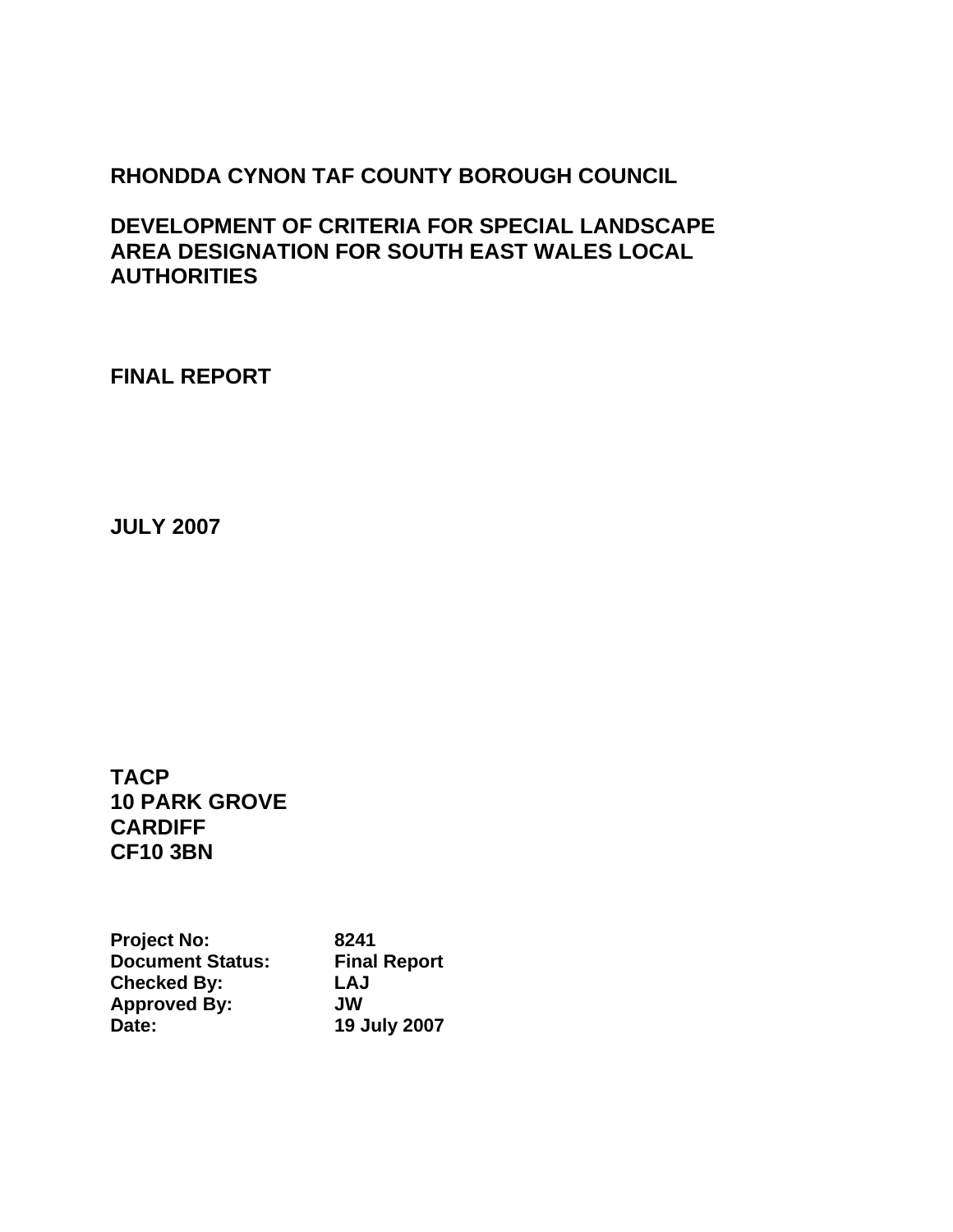# **C O N T E N T S**

## **Page No:**

| 1.0                                           | <b>INTRODUCTION</b>                                                                                | 1            |
|-----------------------------------------------|----------------------------------------------------------------------------------------------------|--------------|
| 2.0                                           | <b>SPECIAL LANDSCAPE AREAS - AN OVERVIEW</b>                                                       | $\mathbf{2}$ |
| 3.0                                           | <b>COMMISSION SCOPE</b>                                                                            | 3            |
| 4.0                                           | <b>CONSIDERATION OF METHODOLOGIES</b>                                                              | 9            |
| 5.0                                           | PREFERRED APPROACH AND METHODOLOGY                                                                 | 10           |
| 6.0                                           | <b>CONCLUSIONS</b>                                                                                 | 17           |
|                                               |                                                                                                    |              |
|                                               | <b>APPENDIX A:</b>                                                                                 |              |
| <b>Local Authority List</b>                   |                                                                                                    | 18           |
| <b>APPENDIX B:</b>                            |                                                                                                    |              |
| Attendees at Validation Works - 25 April 2007 |                                                                                                    | 18           |
| <b>FIGURES:</b>                               |                                                                                                    |              |
| (i)<br>(i)                                    | Open the Geological Landscapes layer<br>Overlay the Geological Landscapes layer with the Landscape |              |

**(iii) Overlay the composite with the Visual and Sensory layer**  Overlay the composite with the History layer

**Habitats layer**<br>(iii) Overlay the co

**(vi) Broad Area SLAs** 

**(v) Finally overlay the Culture layer**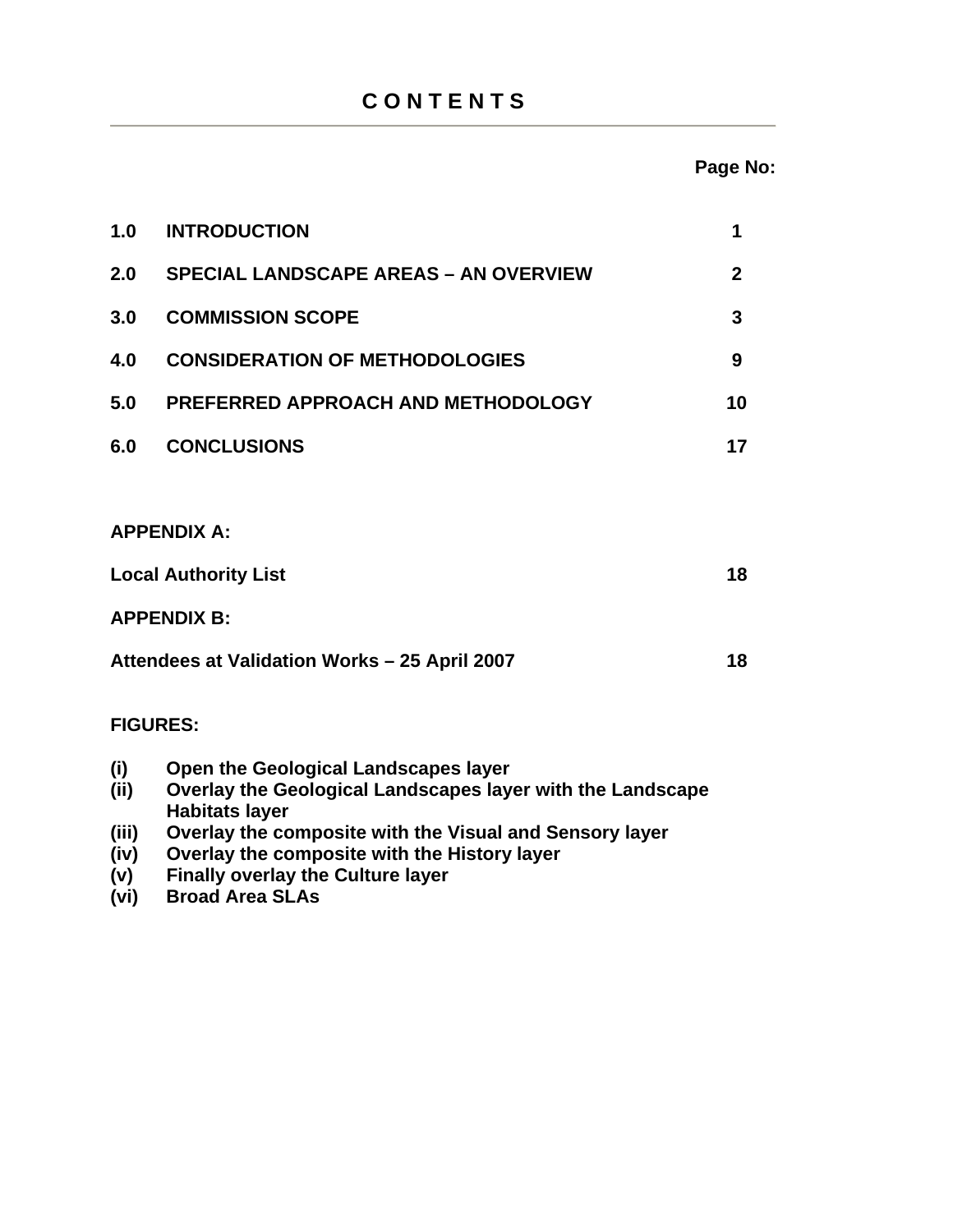## **1.0 INTRODUCTION**

- **1.1** In March 2007 TACP Consultants were appointed by a consortium of south-east Wales local authorities to develop criteria for the designation of Special Landscape Areas (SLAs). These non-statutory designations play an important part in landscape protection within the land use planning system within Wales and the rest of the UK.
- **1.2** The introduction of the LANDMAP Information System across Wales provides local authorities with the opportunity to review how they define SLAs. It is recognised that LANDMAP offers a widely different landscape data set than produced by other methodologies within the UK. Whilst this provides a range of interesting information it also sets challenges to how this can be used to support planning policy development, such as for SLA designation. Furthermore, local authorities are faced with the new Local Development Plan system which places different emphases on policy development consultation and community involvement.
- **1.3** Importantly, LANDMAP accords with current thinking on landscape protection, particularly on the European scale. The European Landscape Convention (ELC) recognises that landscape is more than just its visual qualities but must take into account past and present physical, environmental and cultural perspectives. This "all-landscape" approach is reflected within LANDMAP. The ELC defines landscape as "*an area, as perceived by people, whose character is the result of the action and interaction of natural and/or human factors*" and landscape protection as:-

*"actions to conserve and maintain the significant and characteristic features of a landscape, justified by its heritage value derived from its natural configuration and/or from human activity".*

**1.4** In parallel with the conduct of this study the Countryside Council for Wales (CCW) have been developing a guidance note on the designation of SLA's. This draws extensively on the contents of this study and should be consulted by any authorities going through the SLA designation process.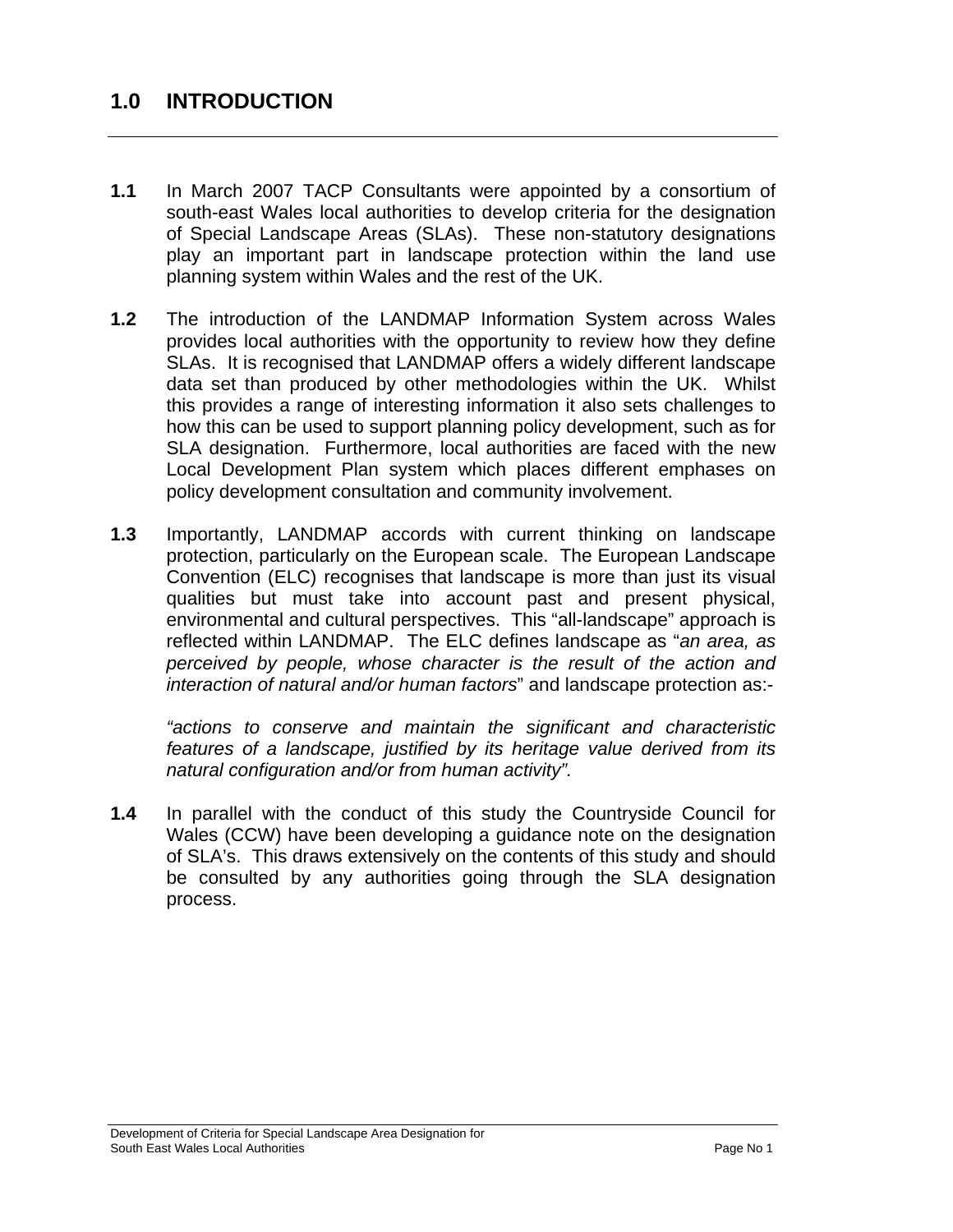# **2.0 SPECIAL LANDSCAPE AREAS - AN OVERVIEW**

- **2.1** The use of non-statutory designations to protect areas of landscape value has been an element in UK planning guidance since the introduction of the 1947 Town & Country Planning Act and continues to be so today. They complement the national landscape designations such as National Parks and Areas of Outstanding Natural Beauty (AONB's) and provide an important planning tool safeguarding and enhancing the diversity of landscapes found in the UK. At a local level they can play an important role in developing an understanding and awareness of landscape features and character, the qualities that make an area distinctive and give communities a sense of place.
- **2.2** Within Wales the role and function of such areas is contained within Planning Policy Wales (PPW) (2202). The key sections being:-

*Section 5.3.11 - "Non-statutory designations, such as Special Landscape Areas…should be soundly based on a formal scientific assessment of the nature conservation landscape or geological value of the site. Local, non-statutory sites can add value to the planning process particularly if such designations are informed by community participation and reflect community values. Local planning authorities should apply these designations….where there is good reason to believe that normal planning policies cannot provide the necessary protection….."* 

*Section 5.3.13 - "CCW LANDMAP information system methodology is an important information resource upon which local planning authorities can draw in making the landscape assessments needed to inform local policy, guidance and decision-making in this field ….. they can help inform supplementary planning guidance on landscape assessment".* 

**2.3** An important factor is the reference in Section 5.3.11 to be the need for non-statutory designations only where there is a good reason to believe that normal planning policies cannot provide the necessary protection.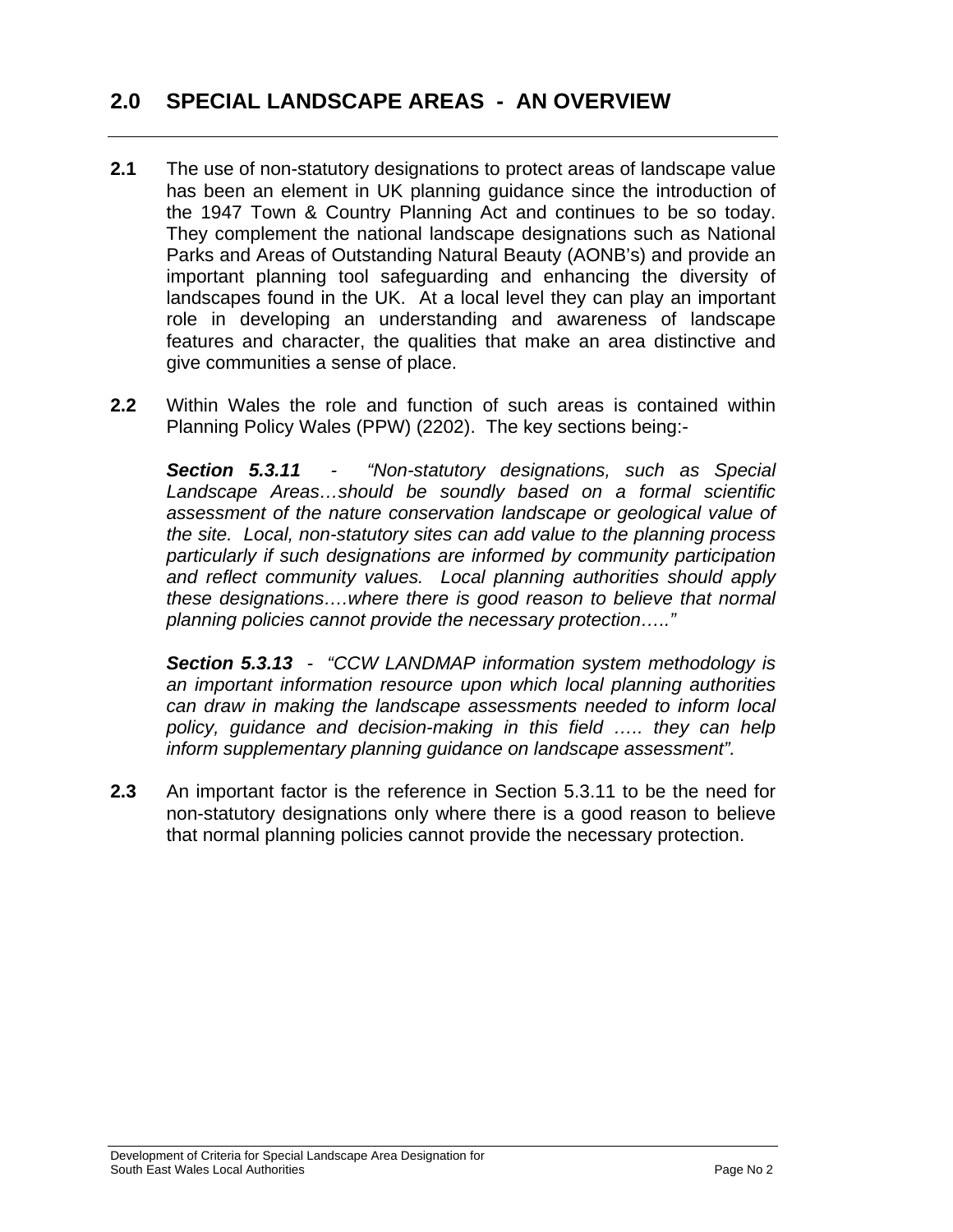- **3.1** In meeting the objectives of the study the consultancy team have sought to answer a number of questions, namely:-
	- **(i)** What do we mean by a non-statutory landscape designation [commonly referred to as a Special Landscape Area (SLA)]?
	- **(ii)** How do we determine need?
	- **(iii)** What criteria should be used to define SLAs?
- **3.2** Given the nature of the commission we also considered that the methodology should:-
	- **(i)** Reflect the contents of the LANDMAP Information System which provides an all Wales approach to landscape assessment.
	- **(ii)** Be applicable to all of Wales, not just the South East region.
- **3.3** In order to achieve this within the restricted programme of the study, it was agreed that the study would be based upon:-
	- **(i)** A review of existing methodologies and criteria from the remainder of the UK.
	- **(ii)** Initial review with representatives of the regional local authorities and Countryside Council for Wales (CCW).
	- **(iii)** A validation exercise again with representatives of the regional local authorities Countryside Council for Wales and LANDMAP Quality Assessors for the five evaluated aspect topics in order to bring wider agreement to the suggested methodology.
- **3.4** This approach was agreed with the client team and the two meetings (3.3 (ii) and 3.3 (iii) above) were held on the 19 April 2007 at CCW Offices, Cardiff and 25 April 2007 at Belle Vue Park, Newport.
- **3.5** The initial task undertaken was a review of the definitions of SLAs used by the local authorities within the study area and elsewhere. The local authorities within south-east Wales use the following definitions:-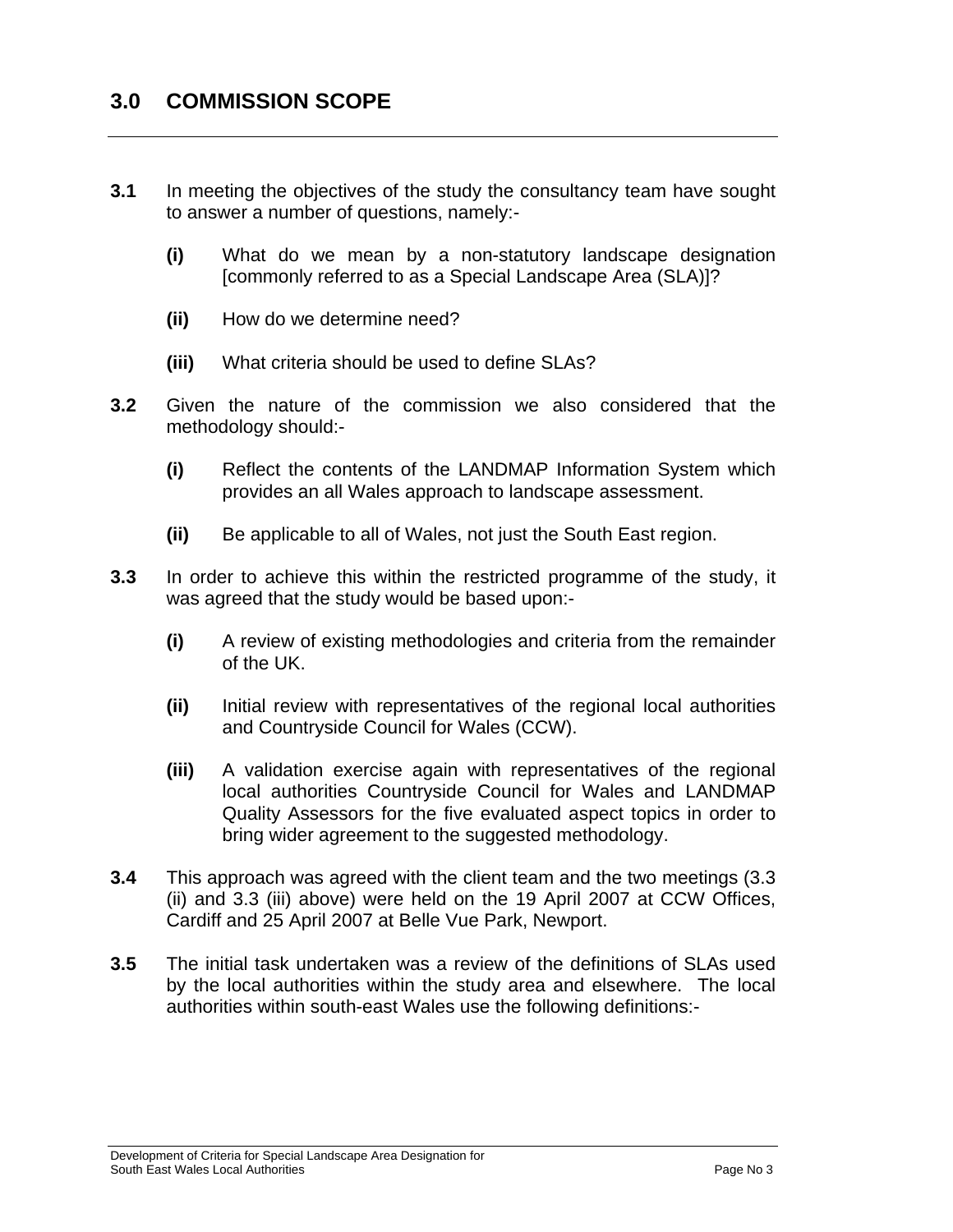#### **Blaenau Gwent County Borough**

*"Typically those areas which make a substantial contribution to Blaenau Gwent's identity, diversity and quality with their own features and distinctive sense of place".* 

#### **Bridgend County Borough**

*"SLAs are those areas which are important to the sub-regional and local character of south-east Wales or locally within the Borough".* 

#### **Cardiff City Council**

*"Areas considered to be of particularly high intrinsic landscape value and therefore worthy of special protection from damaging change for their own sake as part of the County's landscape resource".* 

#### **Caerphilly County Borough**

*"Those areas which are considered to be important in the overall landscape of the County Borough in terms of their intrinsic value and by virtue of the contribution the landscape makes in terms of the visual setting of towns and villages and the historic environment".* 

#### **Merthyr Tydfil County Borough Council**

*"Those landscapes which are of particularly high intrinsic value and which require special protections for their own sake as part of the landscape within the Plan area".* 

#### **Newport City Council**

 *"Areas considered to be of particularly high intrinsic landscape value and therefore worthy of special protection from damaging change for their own sake as part of the County's landscape resource".* 

#### **Rhondda Cynon Taff County Borough Council**

*"The County Borough Council designates those areas which it considers to be the most important areas of high quality landscape within the Plan area".* 

#### **Vale of Glamorgan Council**

*"Those landscapes which are of particularly high intrinsic value and which require special protections for their own sake as part of the landscape resources".*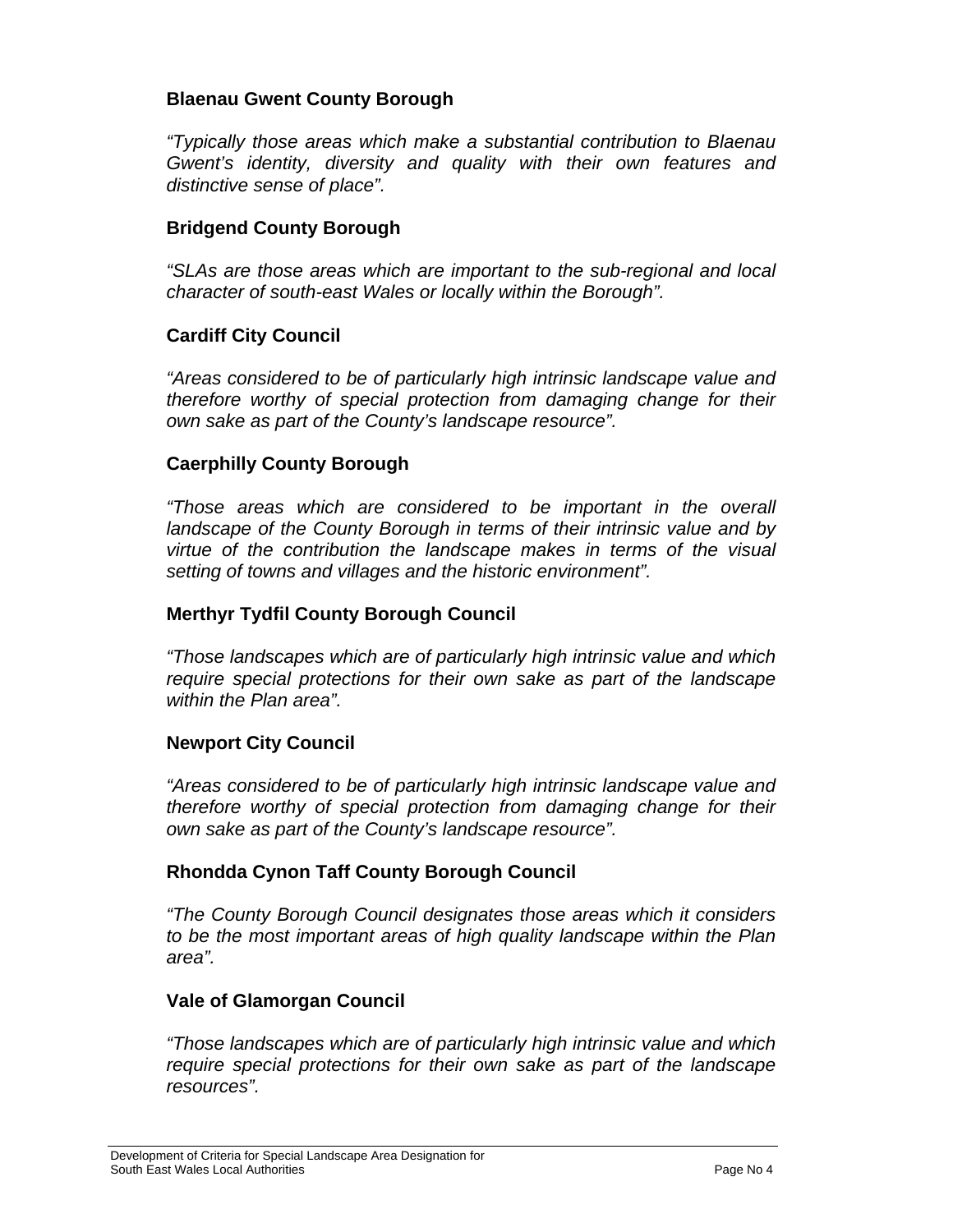- **3.6** Elsewhere within Wales definitions include "*Landscapes characteristic of Gwynedd in terms of historical, ecological and physical features and provide consistency in terms of landscape character*" (Gwynedd Council) and *"areas of the County Borough to be of particular high landscape value" (Wrexham County Borough Council).*
- **3.7** What is apparent from these designations is that local authorities see SLAs as:-
	- being locally important
	- of high quality and value
	- contribute to the image of the area

and of these only one (Bridgend) mentions the sub-regional importance of the landscape.

- **3.8** By defining SLAs it has to be asked what value they bring to the development plan framework and by definition to the landscape of the local authority area. Reasons for definition can include:-
	- **(i)** *Influence*  they act as "accolades" promoting the quality and value of an area and establishing a focus for positive landscape planning and raising awareness among the local community.
	- **(ii)** *Control*  as an additional development control layer which helps to determine location and quality of development and consider that other means of protection are inadequate.
	- **(iii)** *Policy* to assist in the identification of policy priorities and objectives and the development of policy in relation to the landscape of an area.
	- **(iv)** *Management* as a focus for developing and enhancing landscape management systems to the benefit of a designated area.
- **3.9** In terms of need it is plainly a choice of the local authority and will reflect the requirements of PPW Section 5.3.11. If a local authority decides that there is no requirement for SLAs there is still the potential to manage the landscape in total, using criteria based policies and the LANDMAP Information System.
- **3.10** Finally, there is the consideration of criteria used in their definition. From a review of the criteria used to date, and from emerging policy guidance elsewhere (Scottish Natural Heritage – 2004) the choice of criteria used has developed little from the former Countryside Commission's Landscape Assessment Guidance document (CCP243). Indeed, this was approached by the south-east Wales Strategic Planning Guidance group and used to define SLAs in Merthyr Tydfil and the Vale of Glamorgan.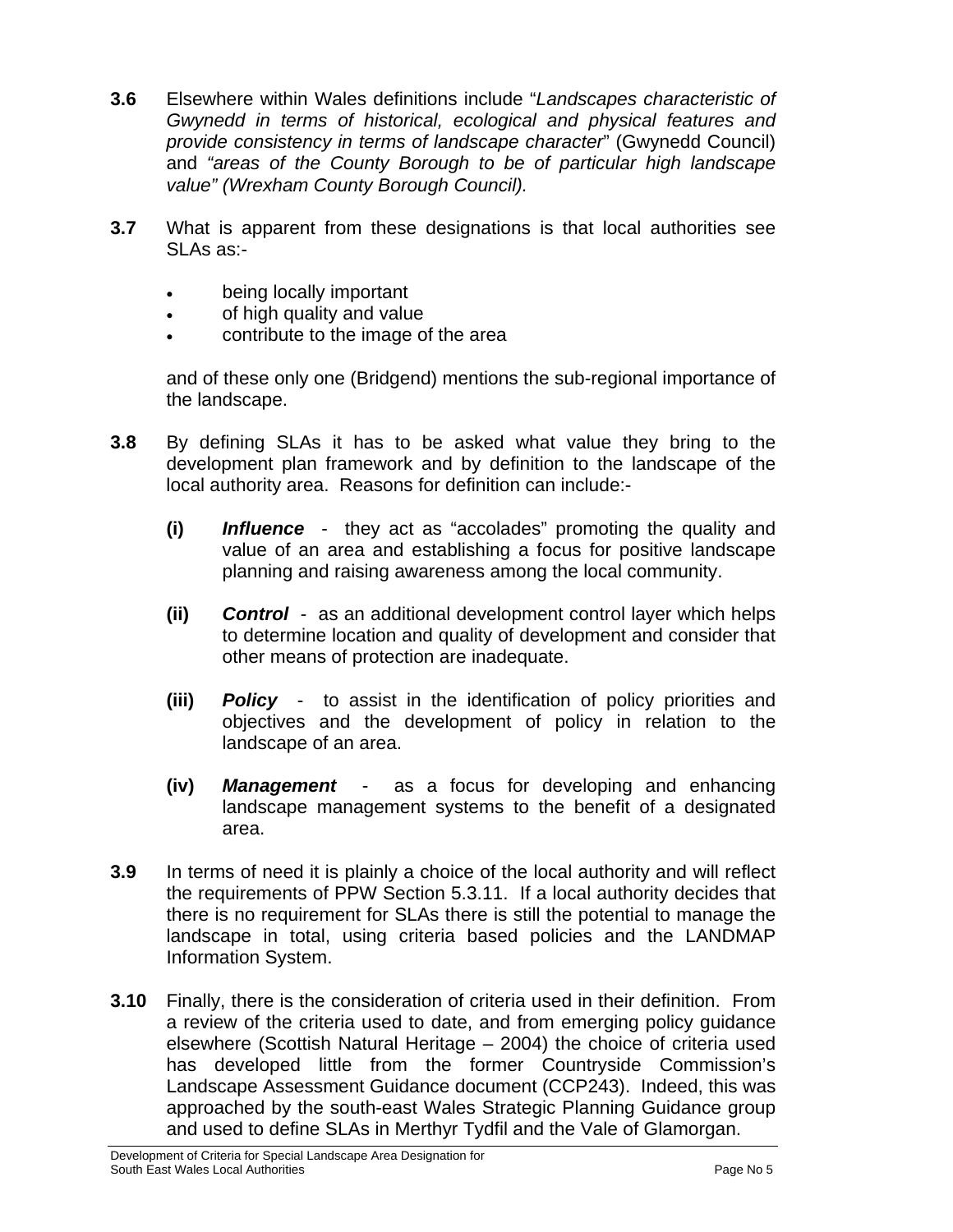**3.11** These criteria are based upon six themes namely:-

### **(i)** *Landscape as a Resource*

The landscape should be a resource of at least County importance due to its being; especially representative of its type; of scarcity value; or in a fragile condition and therefore vulnerable to change from natural or man-made forces.

### **(ii)** *Scenic Quality*

It should be of high scenic quality, with pleasing patterns and combinations of landscape features and important aesthetic or intangible factors.

### **(iii)** *Unspoilt Character and Integrity*

The landscape within the area generally should be unspoilt by large scale, visually intrusive development or land uses, and should possess integrity and coherence of content.

### **(iv)** *Sense of Place*

 It should have a distinctive and common character, including topographic and visual unity and a clear sense of place, "bro" or local distinctiveness.

#### **(v)** *Conservation Interests*

In addition to scenic qualities, it should include other notable conservation interests, such as feature of historic, wildlife or architectural interest.

#### **(vi)** *Consensus*

There should be consensus of both professional and public opinion as to it's importance.

**3.12** Scottish Natural Heritage (SNH) published "Guidance of Local Landscape Designations" (March 2004). This sought to reflect the changing approaches to landscape assessment which includes historic and cultural perspectives (as with LANDMAP), together with the objectives of the European Landscape Convention, which is the UK Government has recently signed up to, which reflects a wider perspective to understanding landscape by included natural and man-made contributions to landscape development. This document identified two types of criteria, namely:-

#### **Landscape Criteria**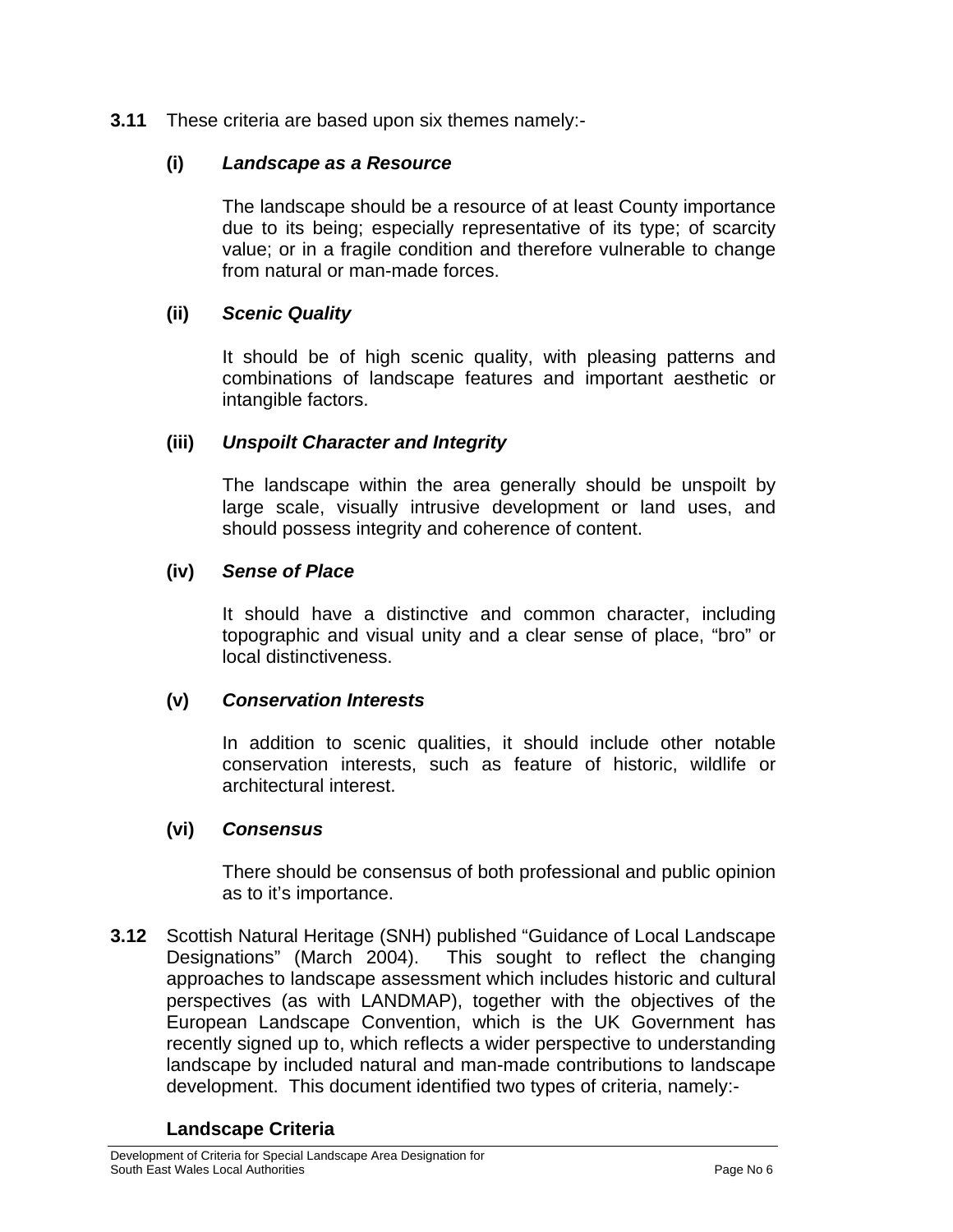- **Significance** To what extent does the character and qualities of a particular landscape have special importance in the context of the local authority area.
- *Representativeness* To what extent do the character and qualities of a particular landscape contribute to the distinctive or regional identity of the local authority.
- *Relative Merit* To what extent do the character and qualities of a particular landscape merit designation compared to other parts of the local authority area.

## **Practical Criteria**

- *Need* To what extent will designation provide for more effective safeguard, management or promotion of the special attributes of the area being considered for designation?
- **Integrity** Is the area to be designated both coherent enough and of sufficient size to make it practical to develop policies for its protection, management and promotion?
- **Support Is there sufficient support for the area to be** designated amongst the communities and other stakeholders in the area.
- **3.13** These criteria focus particularly on locally important character which is likely to lead to a concentration on other landscape values rather their scenic qualities. They also recognise the importance of the association between people and place in determining what is of particular value at a local level.
- **3.14** Both sets of criteria consider similar issues, and the SNH criteria are properly reflective of the approach to landscape assessment developed by SNH in association with the former Countryside Agency (now Natural England). However, what is apparent is that both sets of criteria require that SLAs need to be:-
	- Distinctive
	- Require protection over and above that already available
	- Be a coherent area of landscape
	- Have consensus
	- Have merit and value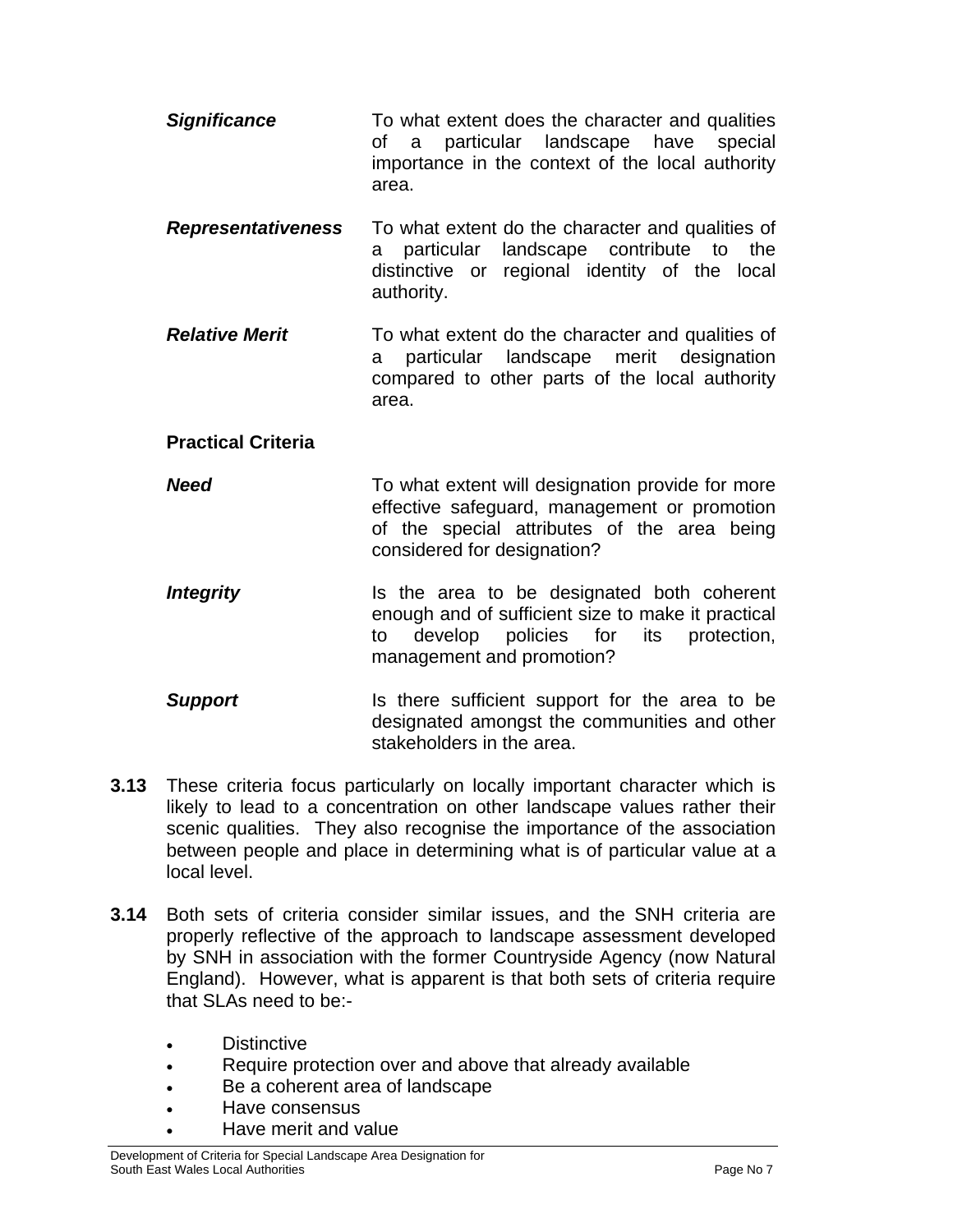• Be representative of the local authority area.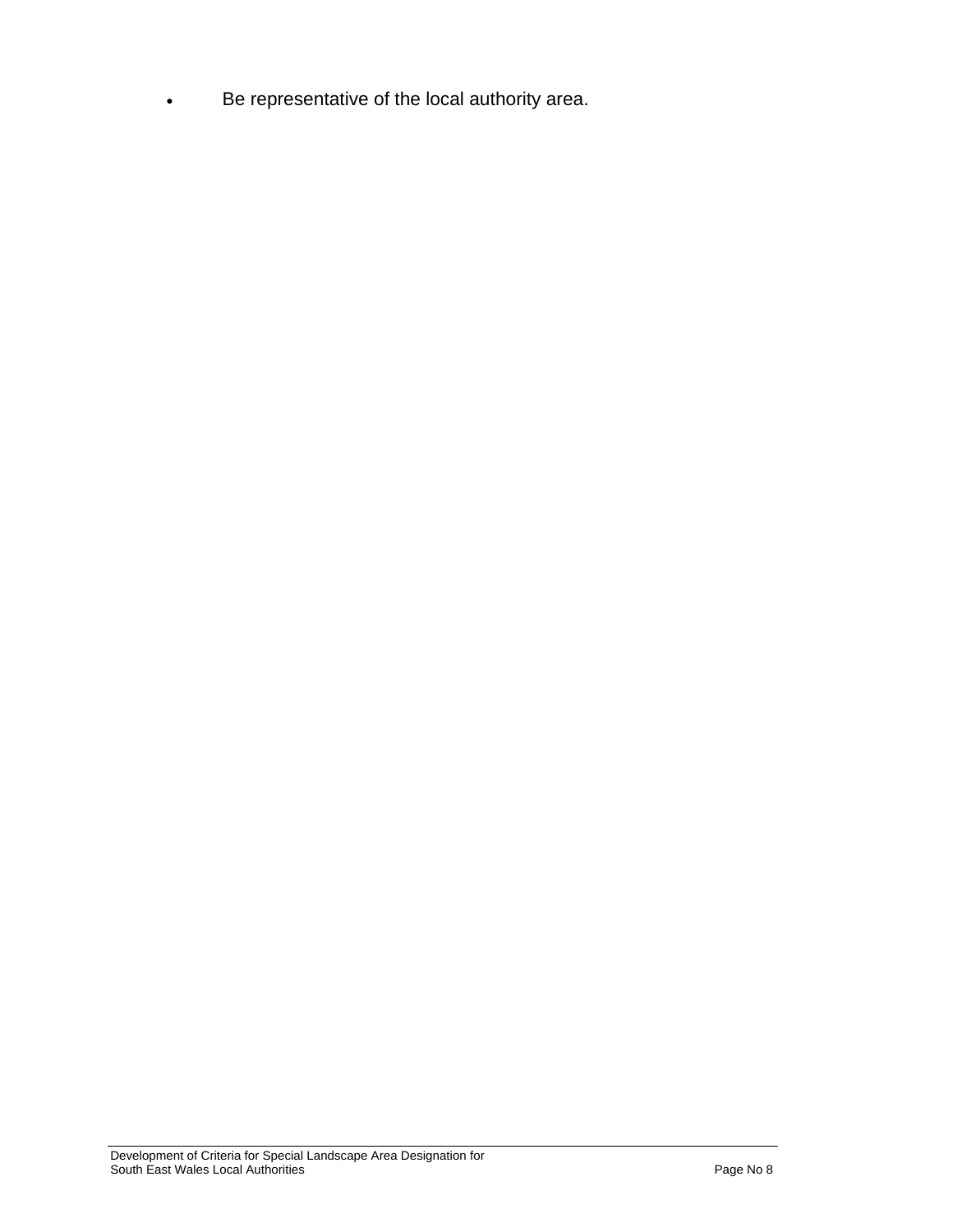# **4.0 CONSIDERATION OF METHODOLOGIES**

- **4.1** From the initial information review it was felt that a number of possible methodologies existed:-
	- **(i)** Use CCP243 criteria
	- **(ii)** Use Scottish Natural Heritage Criteria
	- **(iii)** Use LANDMAP Aspect Area Evaluation Criteria
	- **(iv)** Use LANDMAP defined Landscape Character Areas as the basis for designation.
	- **(v)** Review existing SLAs against the LANDMAP Information System.
- **4.2** These were discussed and reviewed at the initial workshop on 19 April 2007 and the key findings were as follows:-
	- **(a)** Methodologies (i) and (ii) are tried and tested approaches, and indeed (i) was that previously used by the regional authorities in south east Wales. However, it was felt that these did not fully take into account the opportunities offered by the extensive data available to LANDMAP and were focused primarily, but not totally, upon the visual qualities and character of an area.
	- **(b)** Methodology (iv) whilst having merit, particularly in areas of distinctive landscape character, again did not fully take on board the opportunities provided by the LANDMAP Information system. Of particular concern was that Character Areas are not based around the quality values of the landscape, whilst SLAs are.
	- **(c)** Likewise method (v) was felt to offer no benefits, merely sustaining many of the existing SLAs and not fully utilising LANDMAP data.
	- **(d)** Methodology (iii), after considerable discussion, was agreed as providing the most appropriate way forward. The criteria identified are central to the LANDMAP Information System which is adopted across Wales. Furthermore it underpins Planning Policy Wales (Paragraph 5.3.13) and provides a clear audit trail which many of the local authorities required.
- **4.3** It was agreed therefore to refine this methodology for the Validation Workshop on 25 April 2007. In addition, the study team felt that whatever criteria were agreed it was also important that a more structured approach was required. A simple, iterative model was proposed.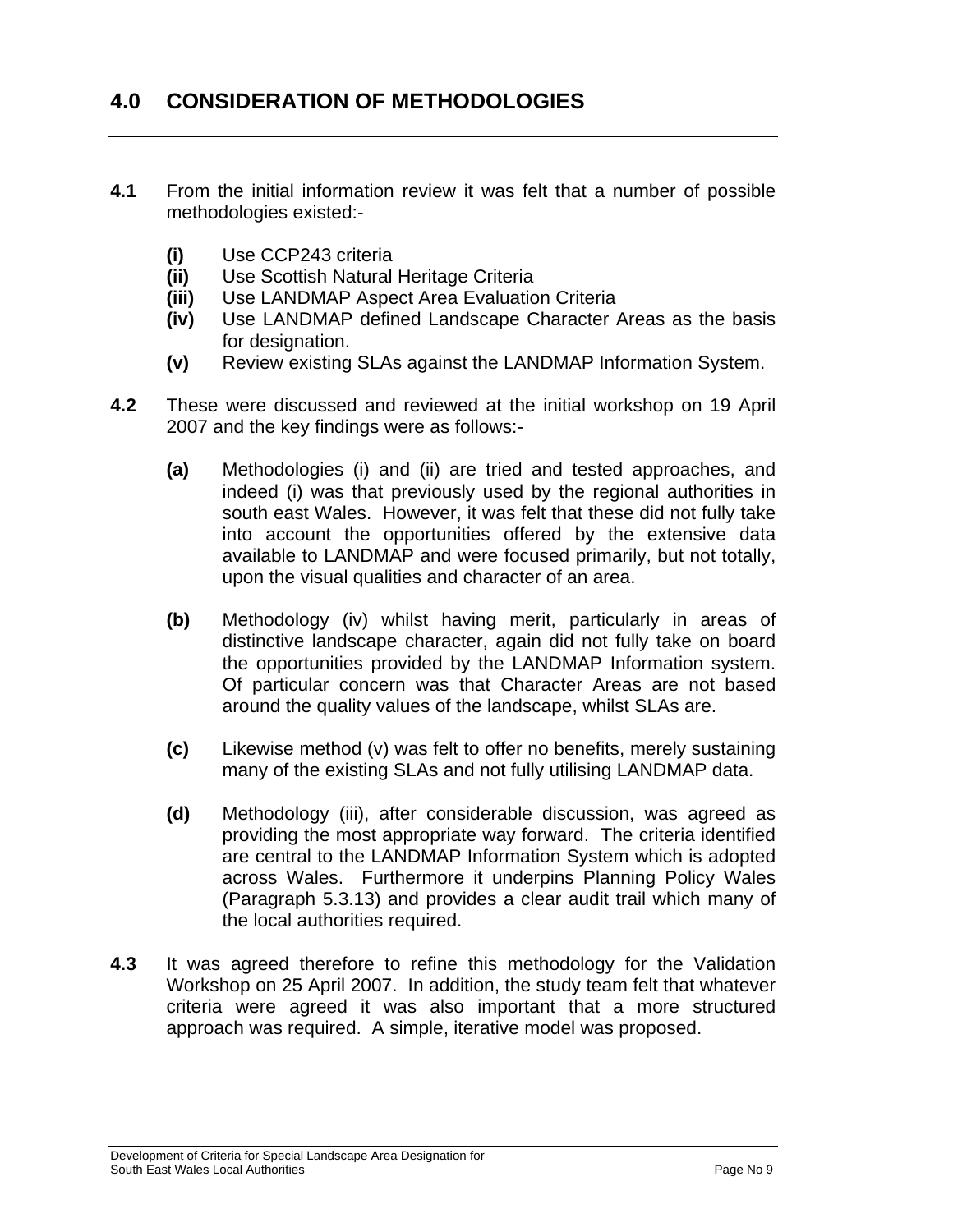# **5.0 PREFERRED APPROACH AND METHODOLOGY**

#### **5.1 Introduction**

- **5.1.1** For the validation review meeting on 25 April 2007 a more detailed approach and methodology was discussed and agreed.
- **5.1.2** In terms of the methodology it is proposed that a simple iterative model is used. In summary this will be as follows:-

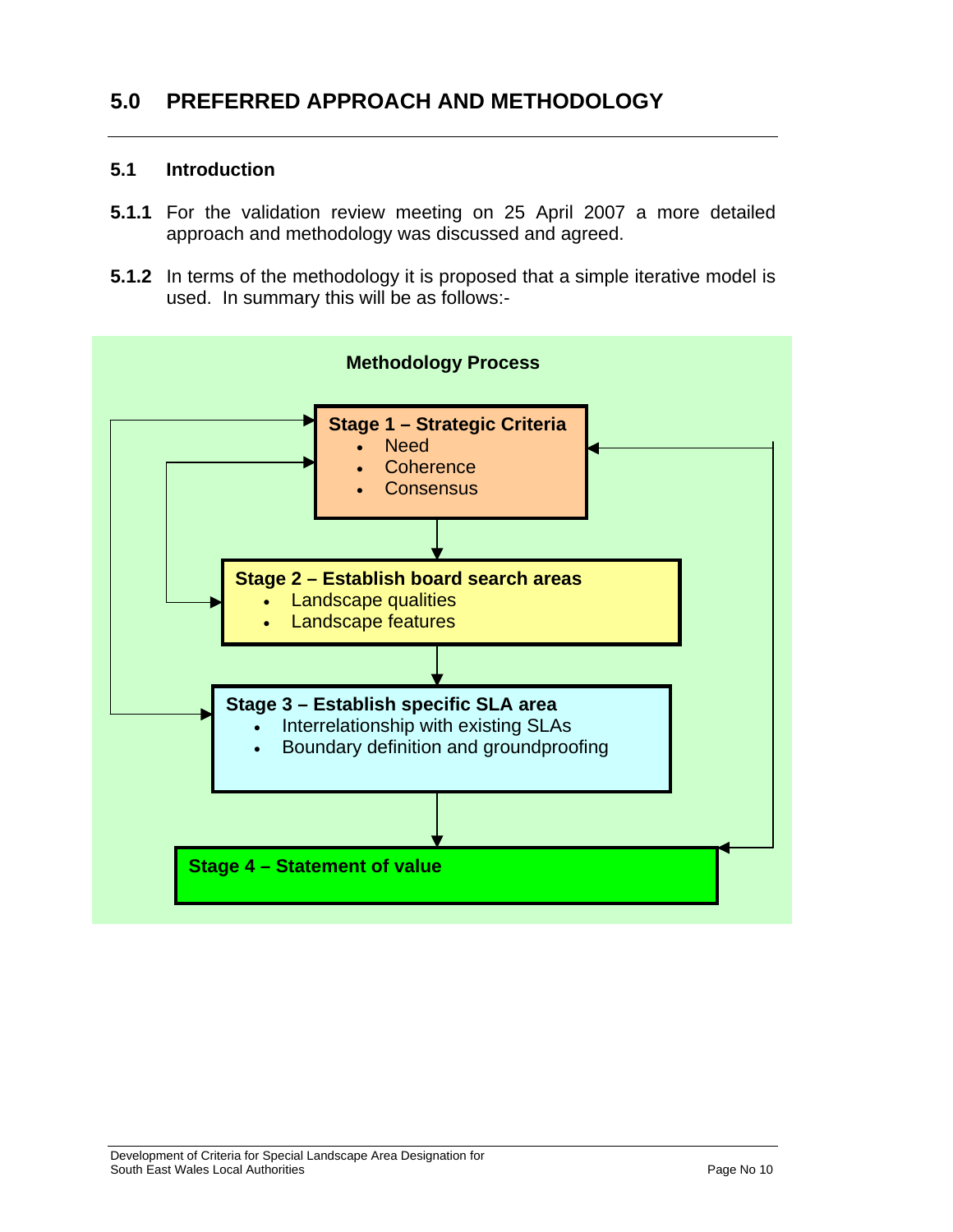In more detail the key stages are as follows:-

### **5.1.3 Stage 1: Strategic Criteria**

Planning Policy Wales (2002) is clear in its guidance that non-statutory landscape designations should only be used when other policy protection is deemed inappropriate or unsuitable. It was considered therefore that it was important to clearly identify a strategic "check list" against which designations could be reviewed and considered.

 From the review exercise and discussions at the working groups we considered the following to be relevant:-

| (a) Need | this reflects the guidance within Planning<br>Policy Wales, Section 5.3.11 and is                                                                                           |
|----------|-----------------------------------------------------------------------------------------------------------------------------------------------------------------------------|
|          | concerned with establishing to what extent<br>designation will be more effective in<br>safeguarding, managing or promoting the<br>special attributes of the area concerned. |

 In addressing this criteria it is important that the potential of an area for designation is tested against the purpose of the proposed designation itself. As an example if the purpose of the designation is primarily to protect an area, then areas under more intensive development pressure may be in more need of protection than other areas of similar merit and quality. Whereas, if the purpose of designation is related to landscape management, other very different priorities will emerge. For instance, areas showing decline in quality and features, or areas with particularly distinctive landscape characteristics may justify designation.

| (b) Coherence |                           |  | ensure that the areas considered for              |  |
|---------------|---------------------------|--|---------------------------------------------------|--|
|               |                           |  | designation are of a sufficient size to make it   |  |
|               |                           |  | practical to develop policies for its protection, |  |
|               | management and promotion. |  |                                                   |  |

 In view of the variety of landscapes across Wales, and the size of the unitary authorities it is not considered appropriate to set upper and lower thresholds for the size of SLA designations. It is important that the authorities develop an approach that is suitable for its areas and that designations properly reflect the landscape qualities of the area.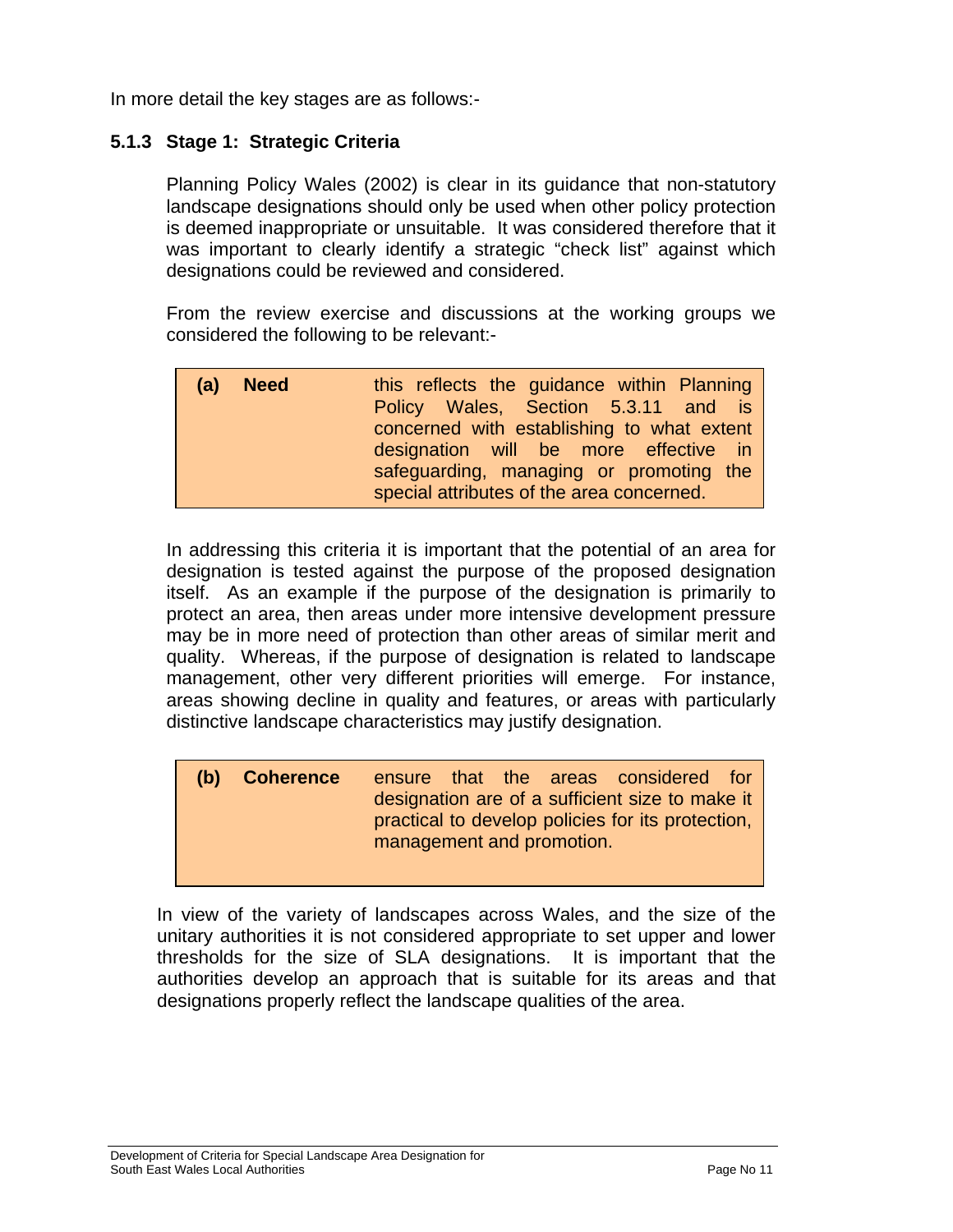| (c) | <b>Consensus</b> | needs to be agreement and sufficient support for<br>an area to be designated. This must include all<br>stakeholders, including the local community as<br>well as statutory and professional groups. This<br>reflects the core of the LANDMAP approach<br>which includes a public perception exercise<br>within the methodology, and closely relates to<br>the Local Development Plan consultation<br>process. |
|-----|------------------|---------------------------------------------------------------------------------------------------------------------------------------------------------------------------------------------------------------------------------------------------------------------------------------------------------------------------------------------------------------------------------------------------------------|
|     |                  |                                                                                                                                                                                                                                                                                                                                                                                                               |

 A number of techniques exist in relation to involvement of stakeholders and these should be reviewed an used to suit local circumstances. It may require different strategies to address the different types of stakeholders. Wherever practicable, the approaches should be part of, rather than separate from, other consultative processes established for the Local Development Plan exercise. An important starting point will be the results of the LANDMAP public perception exercise.

## **5.1.4 Stage 2: Establish Broad Search Areas**

This stage is concerned with establishing broad search areas which will form the basis of the SLA designations. It is based upon a sequential approach of opening each of the five LANDMAP aspect topic layers in turn, namely:-

- Geological Landscapes
- Landscape Habitats
- Visual and Sensory
- History
- Culture

 Each of those aspect areas with Outstanding, High and Moderate evaluation levels (ie National, Regional and Local Importance) are identified with the same colour for the three evaluation levels whatever the aspect topic. This is illustrated on the following five extracts from the Bridgend, Caerphilly and Rhondda Cynon Taff LANDMAP study (see Figures (i) to (v).

- (i) Open the Geological Landscapes layer
- (ii) Overlay the Geological Landscapes layer with the Landscape Habitats layer
- (iii) Overlay the composite with the Visual and Sensory layer
- (iv) Overlay the composite with the History layer
- (v) Finally overlay the Cultural layer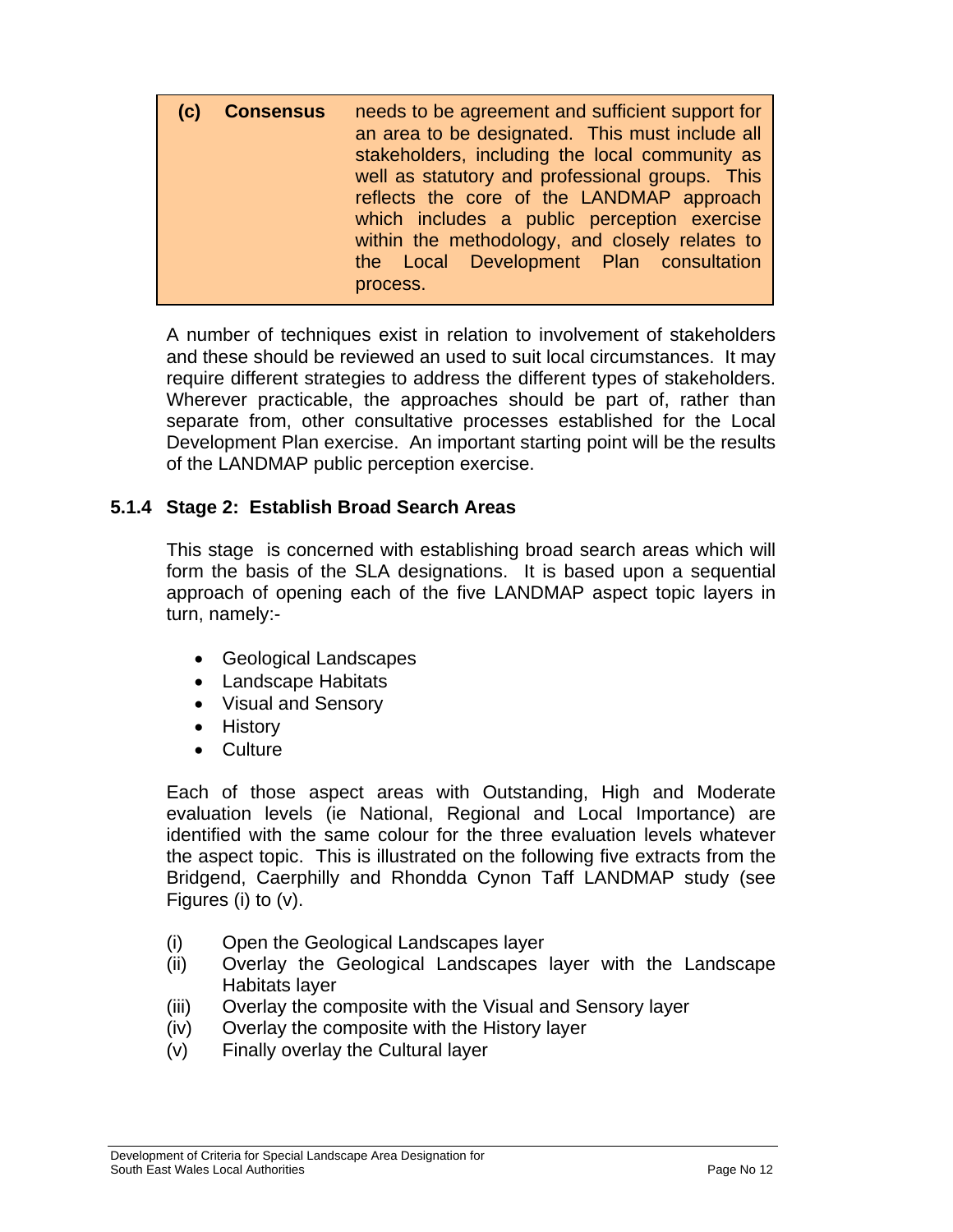As each layer is opened, the overlaying of each aspect topic establishes "hot spots" where aspect areas of the same evaluation level overlap. This approach also allows the user to switch "off" and "on" different aspect layers to establish an understanding as to which topic is driving the development of the "hot spots" and to establish the extent of the different aspect areas and indicative boundaries to potential SLA's. This is illustrated on Figure (vi). – Broad Area SLAs.

 These should be reviewed against the strategic criteria. In addition, the assessor should then interrogate both the evaluation and classification data to gain an understanding of the key qualities and characteristics of potential SLA's. Notwithstanding the flexibility provided by the GIS format of the LANDMAP Information System, its interrogation and analysis requires professional judgement.

 It should be noted that a SLA could be based solely on one aspect topic layer and not always an aggregation of all five layers. This will obviously reflect local differences and circumstances.

## **5.1.5 Stage 3: Establish Specific SLA areas and define boundaries**

This stage requires a refinement of the broad areas identified in Stage 2 and should include a review of emerging SLA's against any existing designations, as follows:-

- Agreement of refined SLA's through a more detailed interrogation of the evaluation criteria for the LANDMAP aspect areas which make up the broad areas defined at the Stage 2 process.
- Detailed observations should be made from the assessment exercise.
- Ground truthing of emerging SLA's to ensure their relevance and cohesion. As part of the process it is important that reference is made to the strategic criteria identified in Stage 1. Whilst this requires data manipulation, it is key in justifying areas and final boundary definition. It is especially important in terms of reviewing the contribution of Moderate level aspect areas have in defining SLA's.
- **Boundary definition** the choice of final boundaries for the SLA's will be based both upon the evaluation criteria used in Stage 3 and more practical judgements – what clear and permanent features best enclose the proposed SLA and can be readily defined on the ground. The choice of boundaries will be based both on desk study and field survey work. Not only will they reflect the inherent merit and value of the proposed SLA, but also how they relate to the strategic criteria. This will assist in establishing how important views in and out of an area are and therefore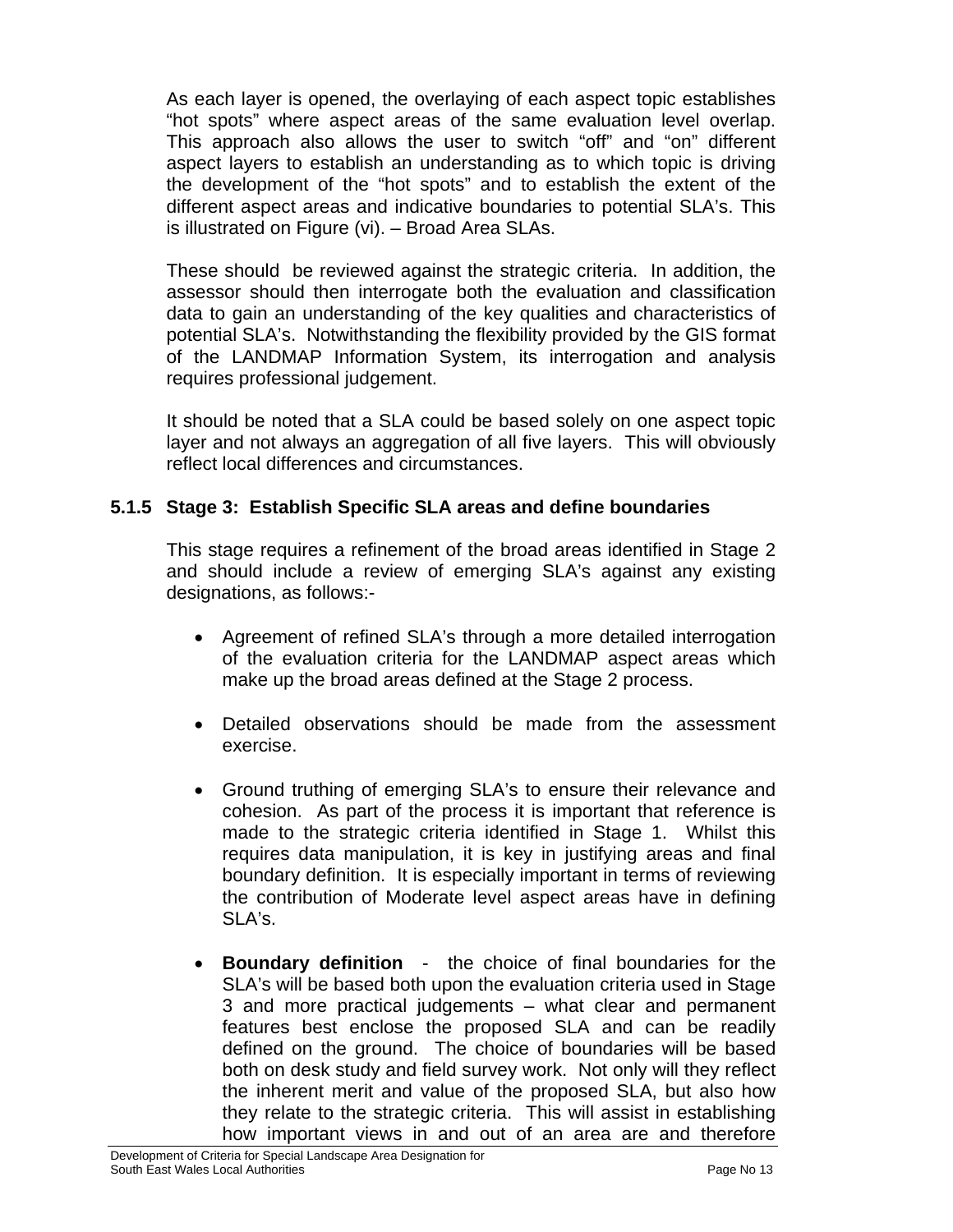whether these should be included within the designation. In establishing boundaries, local authorities should:-

- **i)** Seek to include whole landscape units. In certain circumstances these could take into account the Landscape Character Area boundaries where this work has been undertaken as part of a LANDMAP study and where the Character Areas reflect whole units.
- **ii)** Base them upon definable, enduring features, such as roads, railways, rivers and topographic features. In coastal areas boundaries may need to include the marine environment. How much will reflect the relationship between land and sea and how changes to the marine environment can affect the integrity of the proposed SLA. Within this context reference should be made to the Seascape work already undertaken by CCW.
- **iii)** Include settlements where they contribute to the overall quality of the area.
- **iv)** Consider future development proposals and settlement expansion close to proposed SLA's. This will be an integral feature of the Local Development Plan process and does not form part of LANDMAP assessments.
- **v)** Ensure synergy with adjacent authorities where local authority boundaries are chosen as an SLA boundary.

## **5.1.6 Stage 4 Statement of Value**

This forms the primary information source for designated SLA's. We set out below the suggested format of the statement. In completing these statements the following should be taken into account:

- **Title** the name of the SLA should reflect its location and be recognisable.
- **Location Plan** this should be a scale that is easily read. We suggest that 1:25000 OS scale is the minimum used. If required the location plan can take up a complete side of A4.
- **Photographs** these should be provided where they contribute to an understanding and appreciation of the characteristics of the area. Again the number and size should reflect the assistance they give to the reader.
- **Relevance Against Strategic Criteria** a brief statement is required as to how the areas that have been chosen in relation to the three strategic criteria. Where areas chosen do not relate to one or more of the strategic criteria a reasoned justification should be given.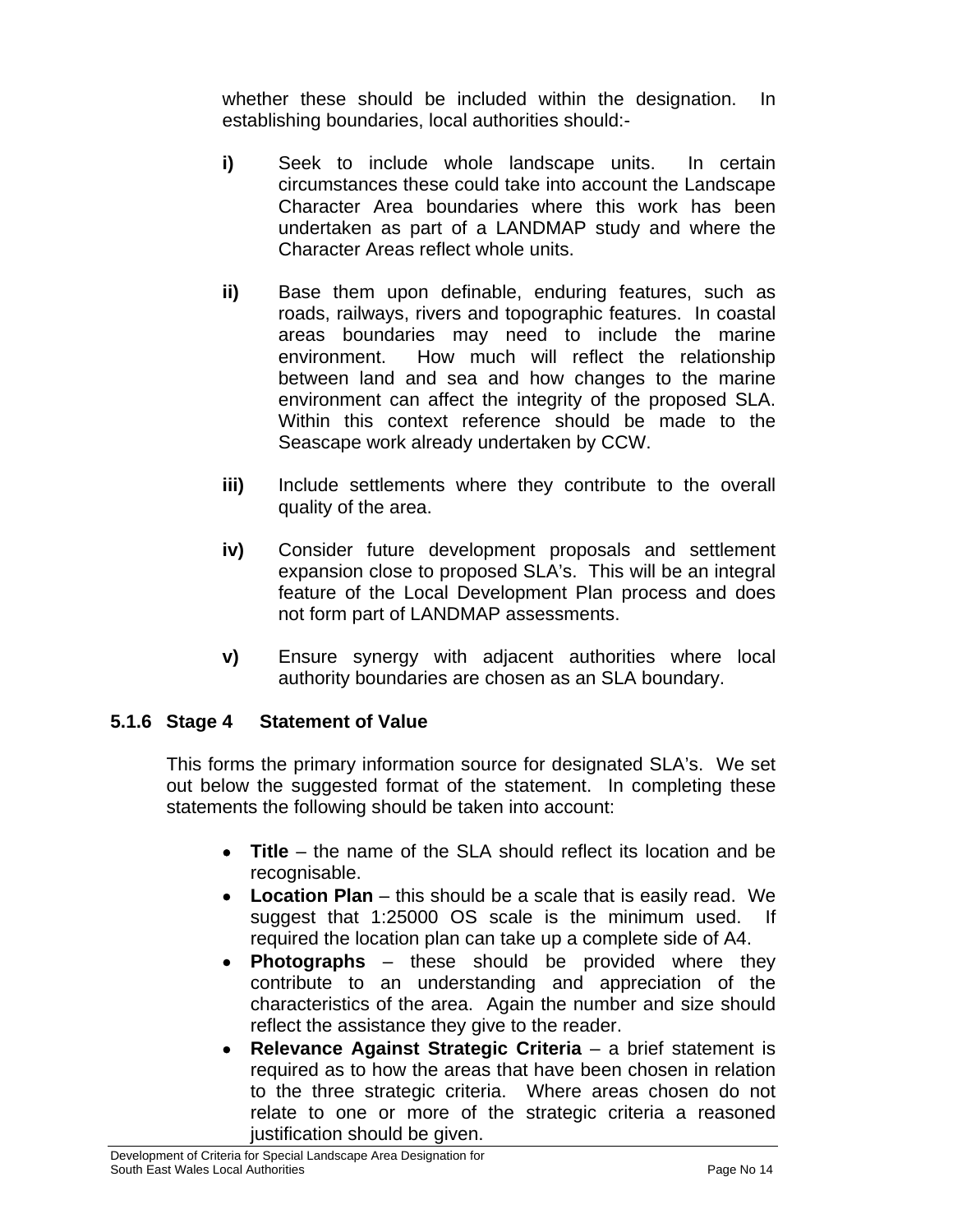- **Primary Landscape Qualities and Features** this should describe the essential landscape qualities and features and draw upon the data contained within the classification sections of the LANDMAP data sets.
- **Key Policy and Management Issues**  this should draw upon both the LANDMAP data sets and other policy development documents - national, regional and local used by the authority.
- **Cross Reference to LANDMAP Data Set**: this should list the individual aspect areas from the five aspect topic layers within the LANDMAP data set, including the unique reference number. This will provide a clear audit trail for any subsequent review.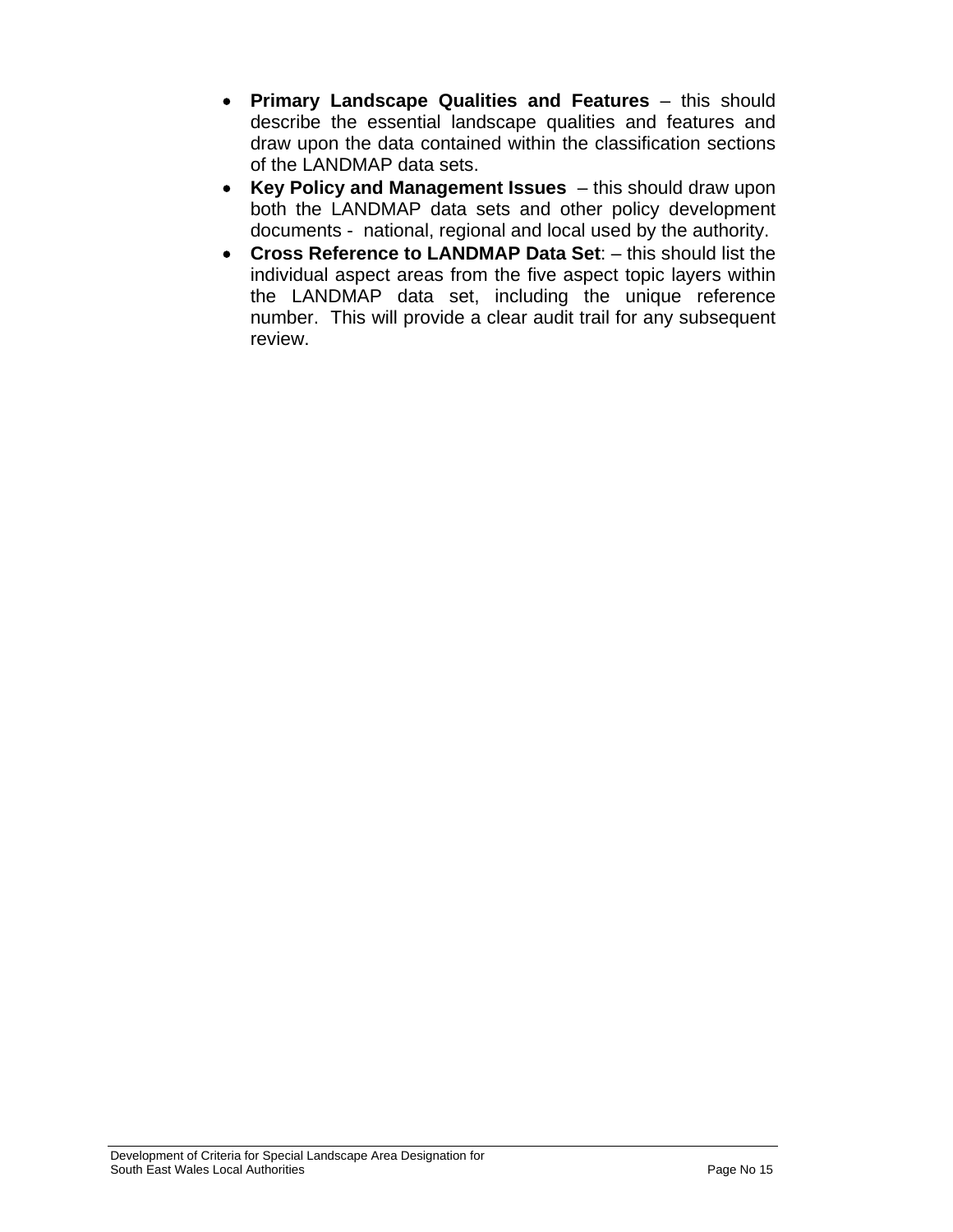| TITLE:                                                                            |               |  |  |
|-----------------------------------------------------------------------------------|---------------|--|--|
| <b>Location (Plan)</b>                                                            | Photograph(s) |  |  |
|                                                                                   |               |  |  |
| Relevance against Strategic Criteria                                              |               |  |  |
| <b>Need</b>                                                                       |               |  |  |
| <b>Coherence</b>                                                                  |               |  |  |
| <b>Consensus</b>                                                                  |               |  |  |
| <b>Primary Landscape Qualities and Feature</b>                                    |               |  |  |
| (Written description from LANDMAP data sets)                                      |               |  |  |
| <b>Key Policy and Management Issues</b>                                           |               |  |  |
| <b>Policy</b>                                                                     |               |  |  |
| <b>Management</b>                                                                 |               |  |  |
| <b>Cross Reference to LANDMAP data set.</b>                                       |               |  |  |
| (List aspect areas that form the SLA to provide an audit trail for any<br>review) |               |  |  |
|                                                                                   |               |  |  |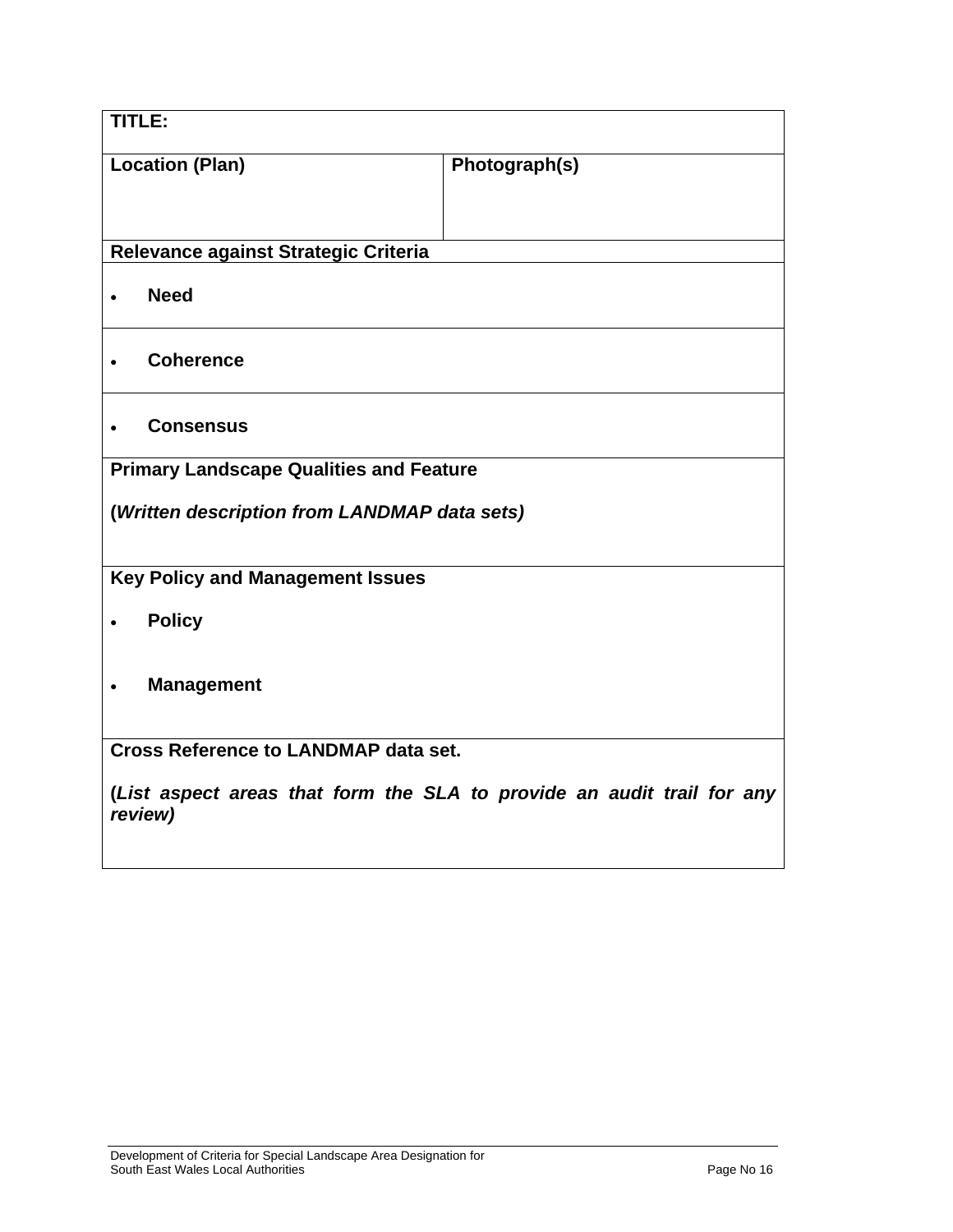# **6.0 CONCLUSIONS**

- **6.1** The preferred approach and methodology meets the objectives of the study as well as the secondary objectives identified by the consultancy team - using LANDMAP data and providing applicability across Wales.
- **6.2** It is apparent from the study that local authorities will need to become more proactive in the use of LANDMAP data sets and maps. However use of both this approach and methodology will provide a clear audit trail.
- **6.3** The following is considered best practice in applying the approach and methodology:-
	- **(a)** a project champion (external or internal) is identified,
	- **(b)** at each stage a review of the results and decision to proceed draws upon a range of disciplines within the local authority landscape, countryside, policy and development control, as well as any results from public consultation exercises where relevant,
	- **(c)** the methodology requires the use of professional judgement at all stages, but provides a clear rationale for each decision.